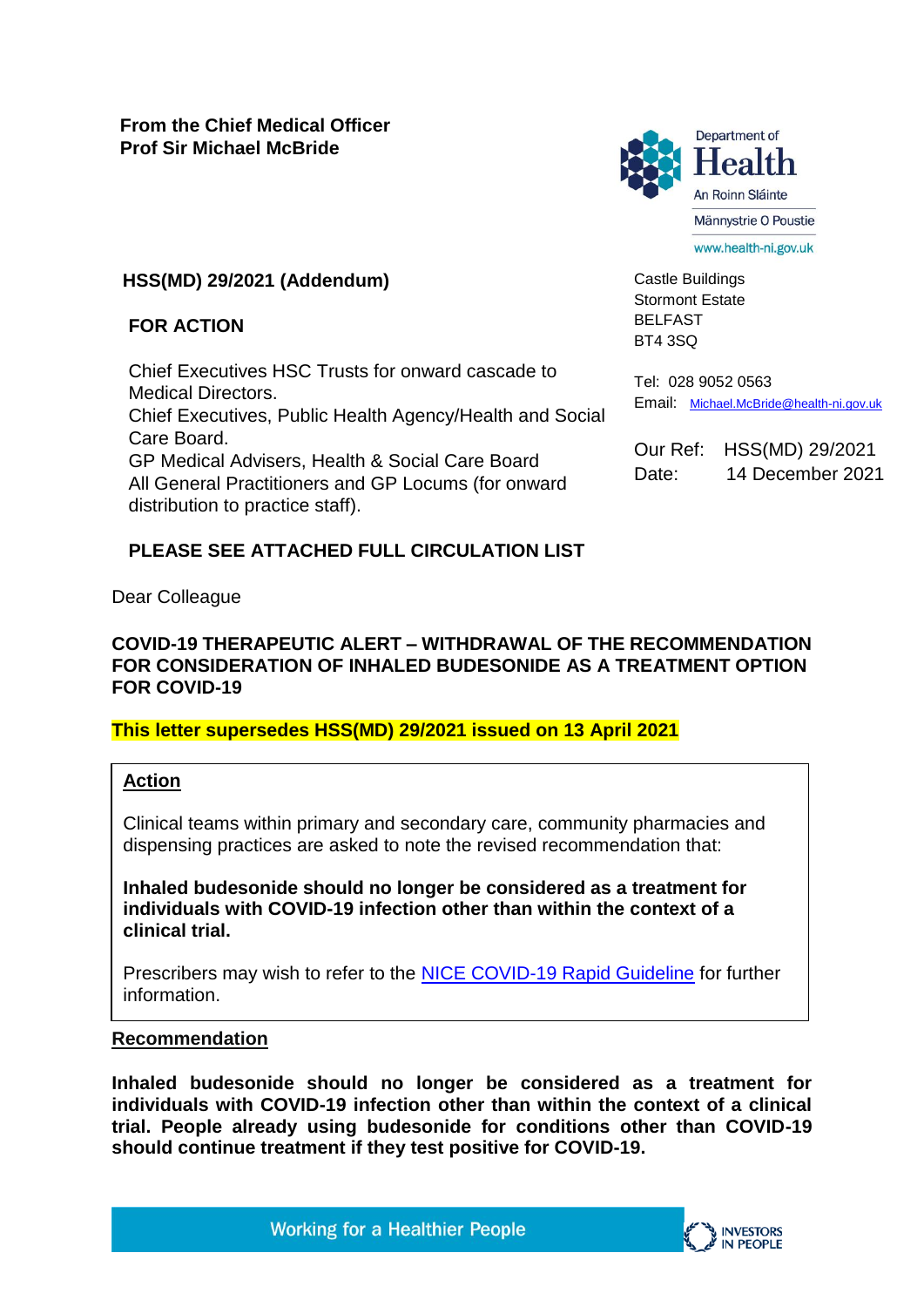## **Supporting Evidence**

Final results from the [PRINCIPLE](https://www.thelancet.com/journals/lancet/article/PIIS0140-6736(21)01744-X/fulltext) and [STOIC](https://www.thelancet.com/article/S2213-2600(21)00160-0/fulltext) trials of inhaled budesonide as a treatment for mild to moderate COVID-19 infection have been published.

The National Institute for Health and Care Excellence (NICE) has updated its [COVID-](https://www.nice.org.uk/guidance/ng191/resources/covid19-rapid-guideline-managing-covid19-pdf-51035553326)[19 Rapid Guideline](https://www.nice.org.uk/guidance/ng191/resources/covid19-rapid-guideline-managing-covid19-pdf-51035553326) to recommend that inhaled budesonide is only used to treat COVID-19 as part of a clinical trial.

Further enquiries from general practice or community pharmacy should in the first instance be directed to the local Health and Social Care Board (HSCB) office.

Yours sincerely

Trudra, SM, Grand

**Prof Sir Michael McBride**

Cothytoni

**Mrs Cathy Harrison Chief Pharmaceutical Officer**

# **Chief Medical Officer Circulation List**

Director of Public Health/Medical Director, Public Health Agency (for onward distribution to all relevant health protection staff) Director of Nursing, Public Health Agency Directors of Pharmacy HSC Trusts Director of Social Care and Children, HSCB Family Practitioner Service Leads, Health and Social Care Board (for cascade to GP Out of Hours services) Medical Directors, HSC Trusts (for onward distribution to all Consultants, Occupational Health Physicians and School Medical Leads) Nursing Directors, HSC Trusts (for onward distribution to all Community Nurses, and Midwives) Directors of Children's Services, HSC Trusts RQIA (for onward transmission to all independent providers including independent hospitals) Medicines Management Pharmacists, HSC Board (for cascade to prescribing advisers) Regional Medicines Information Service, Belfast HSC Trust Regional Pharmaceutical Procurement Service, Northern HSC Trust Professor Donna Fitzsimons, Head of School of Nursing and Midwifery QUB Professor Sonja McIlfatrick, Head of School of Nursing, University of Ulster Heather Finlay, CEC Donna Gallagher, Open University Professor Paul McCarron, Head of School of Pharmacy and Pharmaceutical Sciences, UU Professor Colin McCoy, Head of School, School of Pharmacy, QUB Professor Colin Adair, Postgraduate Pharmacy Dean, NI Centre for Pharmacy Learning and Development, QUB Joe Brogan, Assistant Director of Integrated Care, HSCB